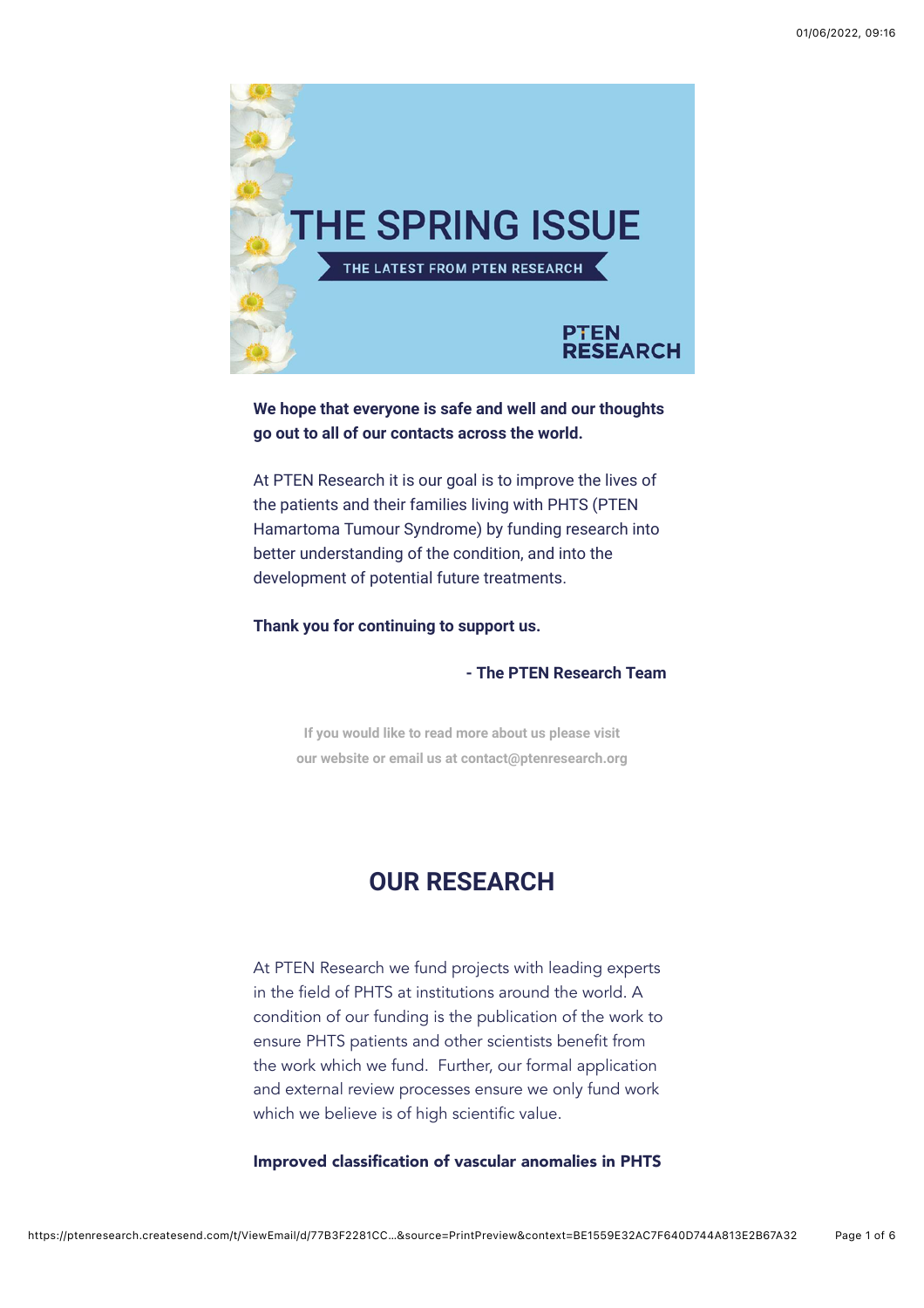Vascular anomalies are changes to veins, arteries and the lymphatic system which occur in 30-50% of patients with PHTS. These can cause significant problems for patients and may require either surgical or medical treatment.

The grant for this latest study, supported by PTEN Research Foundation, was signed in January 2022. The study is led by Dr Denise Adams from The Children's Hospital of Philadelphia and has brought together experts from multiple research centres in North America and Europe to provide a better classification system for vascular anomalies in PHTS.

The study will use a variety of data such as: information from medical imaging, a description of the location, characteristics, and cellular composition, of the vascular anomalies from multiple people with PHTS. An important application of the improved classification system is to help future clinical trials to better assess whether new treatments are effective for treating vascular anomalies in patients with PHTS.

As this project is being conducted using existing scan data and tissue samples, and information stored at the participating hospitals, it is not possible for patients to directly take part in this study. However, we will share the results of this study in our newsletter and on our website once the project has finished. The results will also be published in a peer-reviewed scientific journal to ensure the results are available to a wide audience of researchers and doctors.

If you would like to find out more about how we fund **[research or apply for a research grant, please click here.](https://ptenresearch.createsend1.com/t/d-l-fmlrtk-l-y/)**

# **NEWS AND EVENTS**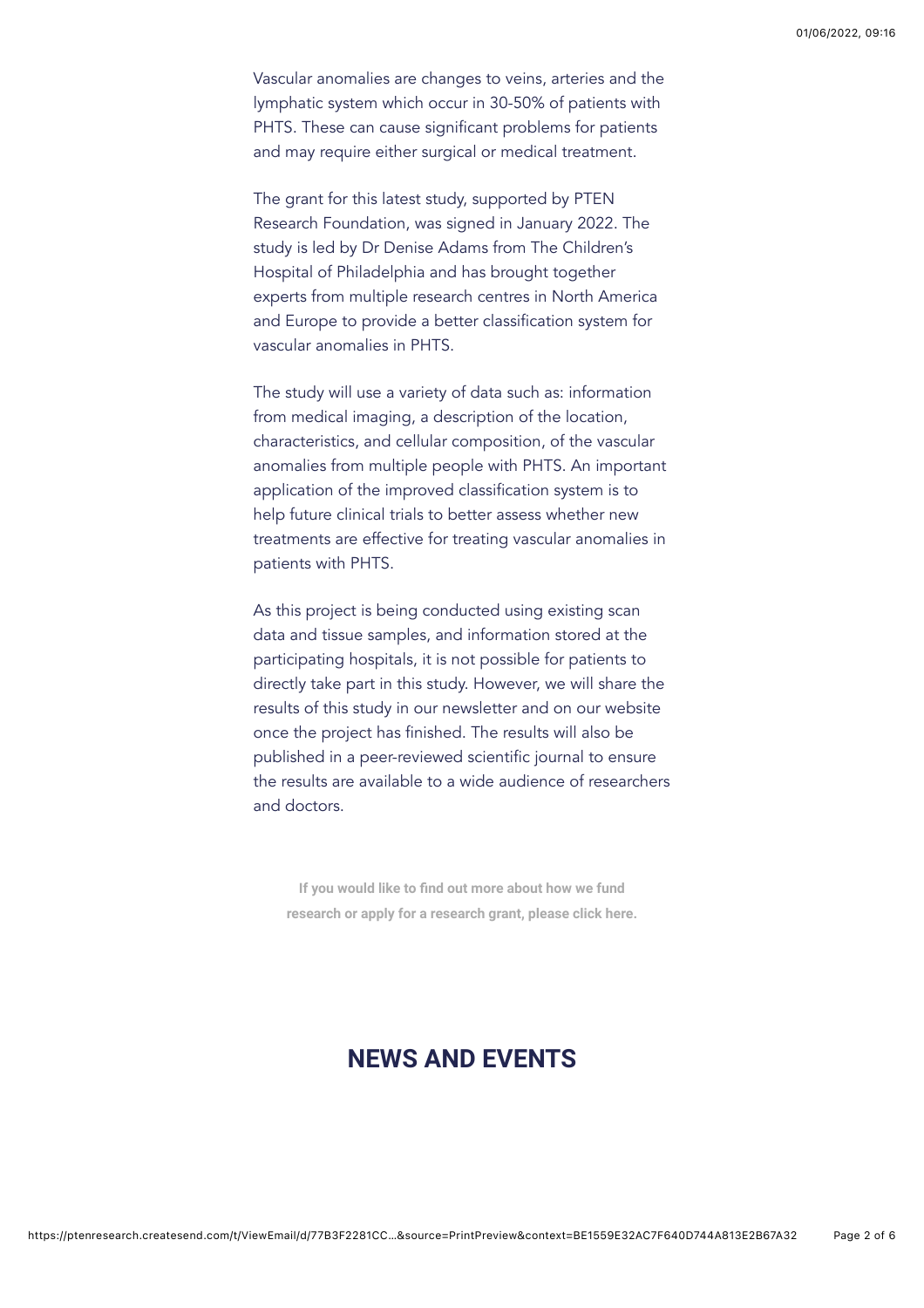



### PTEN Research Foundation appoints two new Scientific Project Managers

The Trustees are pleased to announce the appointment of Cristina Gomes and Karola Rehnström as the Scientific Project Managers for the PTEN Research Foundation.

Cristina and Karola support funding processes and grant applications, external review processes, negotiation of legal contracts and the general day-to-day management of the Foundation's research portfolio.

Cristina facilitates basic and translational research following the Foundation's scientific strategy, by supporting academic partnerships and biotech collaborations. Before joining PTEN Research Cristina worked for more than 10 years as a research scientist, first in academia and later gaining translational research experience in industry. As a PhD student in Portugal and later as post-doctoral scholar at the University of Chicago, Cristina was dedicated to the development of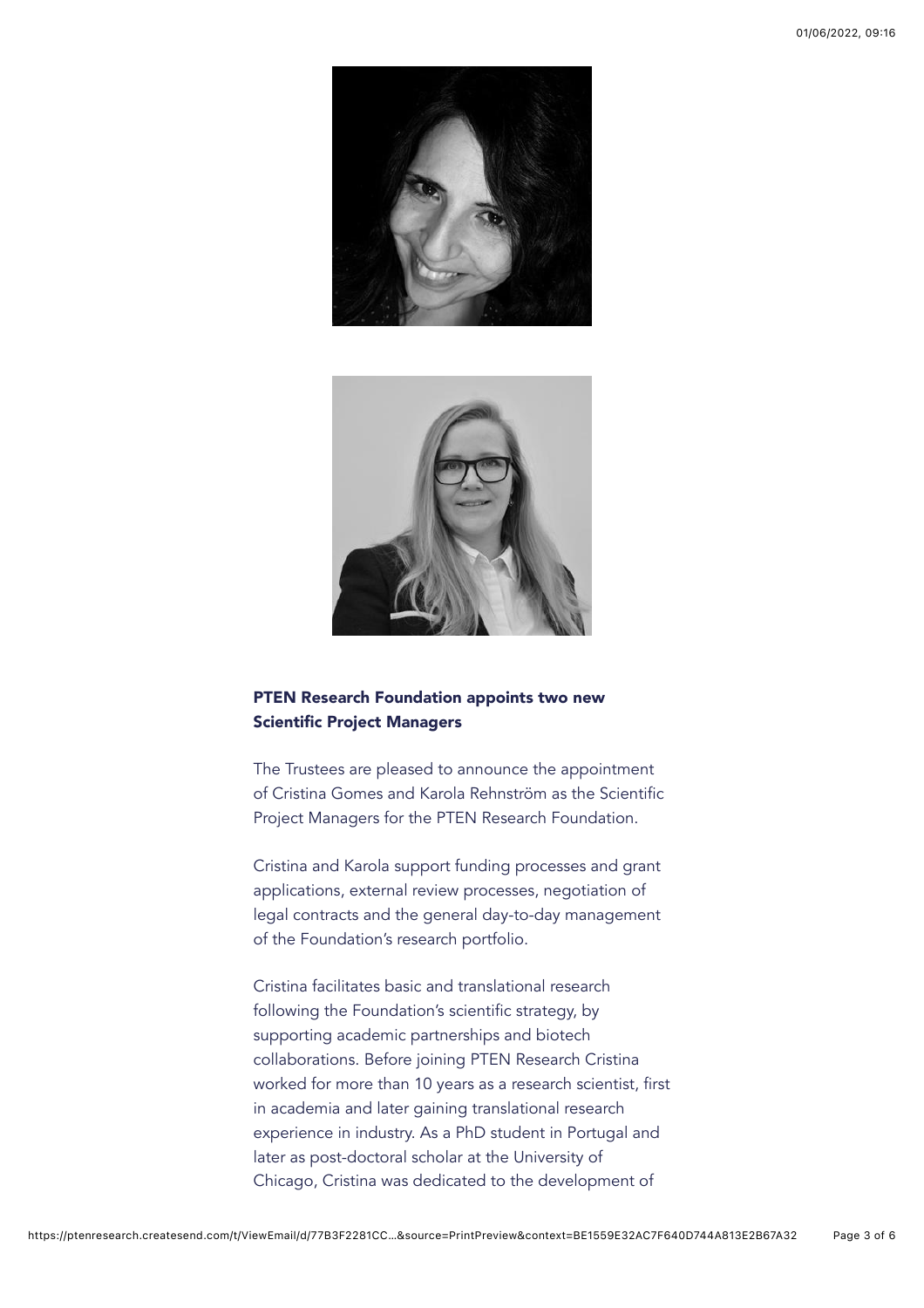basic molecular and cellular research projects. Cristina studied the link between the mechanisms of protein synthesis fidelity and the stress response in human cells, while supporting several collaborations for advancements in the field of tRNA biology. More recently, Cristina specialised in non-clinical studies by supporting biotech companies and start-ups in the design and implementation of drug discovery programs.

Karola supports the Foundation's clinical project portfolio. Karola has 10 years' experience in scientific project and programme management, ranging from the NHS and academia to commercial health technology companies. Prior to joining PTEN Research Karola project managed academic and commercial genetics initiatives and clinical trials, such as delivery of the 100,000 Genomes Project in the East of England. The 100,000 Genomes Project was a national project creating infrastructure for improved access to genetic testing and whole genome sequencing for NHS patients with rare diseases and cancer. Most recently Karola worked for Genomics plc, a UK health-tech company leveraging genomic information for improved disease risk prediction, drug discovery and personalised medicine. Karola holds a PhD in medical genetics from the University of Helsinki, Finland.

### Rare Disease Day 2022 – PTEN Research Collaborators Meeting

The 28th of February 2022 was Rare Disease Day. The objective of this Day is to raise awareness amongst the public and decision-makers about rare diseases and their impact on patients' lives.

PHTS is one of over 6000 known rare diseases and it estimated that 300 million people worldwide live with a rare disease.

To mark this day for 2022, and to celebrate 5-year anniversary our formation, the Foundation hosted a scientific meeting for its current and past grant holders and collaborators. The aim of the event was to share information about the research projects supported by the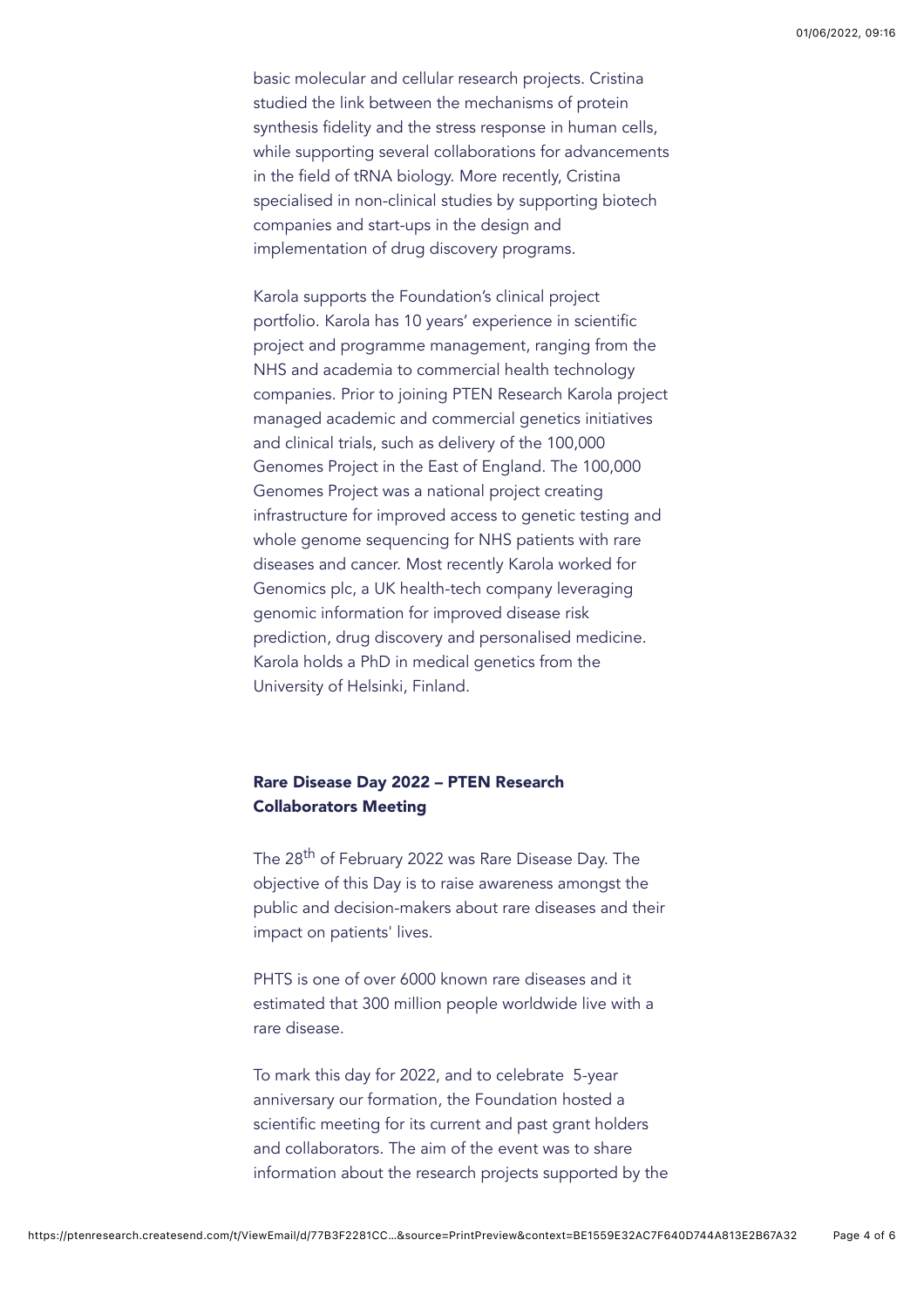Foundation and to further increase collaboration within the field. The day brought together researchers from all over the world for a full day of interesting presentations and discussion. We were inspired by the fantastic attendance and level of enthusiasm shared by both speakers and attendees and hope this event will facilitate future research into PHTS.

#### PTEN UK & I Patient Day

We are delighted to have been invited to give a presentation at this year's PTEN UK & Ireland Patient Day on Saturday the 2nd of July 2022.



**[Click here to visit the PTEN UK&I website to sign up and](https://ptenresearch.createsend1.com/t/d-l-fmlrtk-l-t/) secure your place.**



**[If you would like to make a donation to support our work](https://ptenresearch.createsend1.com/t/d-l-fmlrtk-l-i/) please click here**